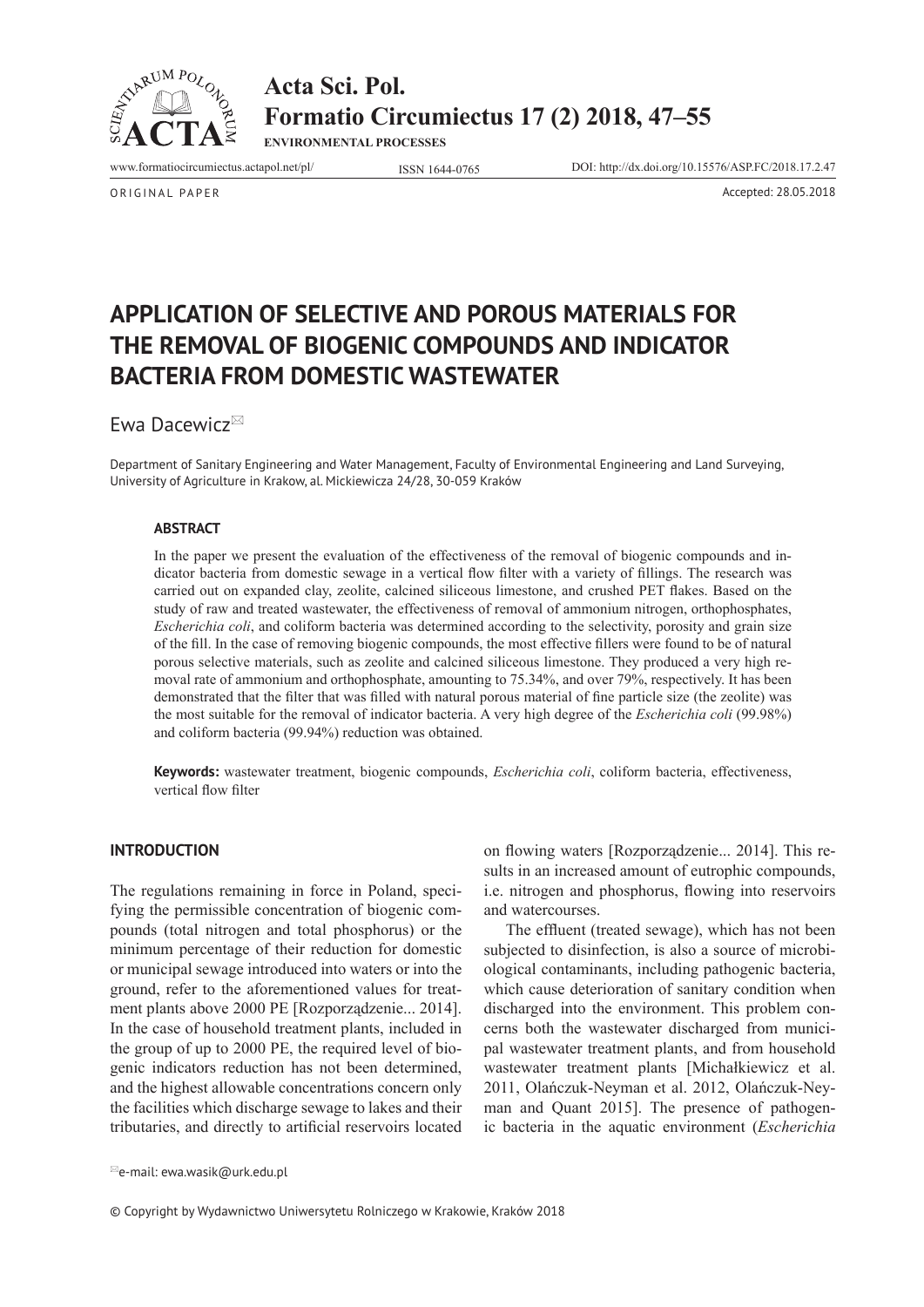*coli*, *Klebsiella sp*., *Enterobacter sp*., *Citrobacter sp*. and *Proteus sp*.) is a sign of fresh pollution by secretions and faeces. At the same time, it may indicate the presence of more dangerous pathogenic bacteria, such as for instance *Salmonella sp*. or *Shigella sp*. [Olańczuk-Neyman et al. 2012, Olańczuk-Neyman and Quant 2015].

Literature reports indicate that the effectiveness of elimination of pathogenic bacteria in household systems is insufficient [Budzińska et al. 2007, Jóźwiakowski 2012]. The application of new types of filtration materials, often leading to increased efficiency in removing physical and chemical contaminants, may prove ineffective in the elimination of pathogenic bacteria. In view of their reduction in household wastewater treatment plants, the final purification step, responsible for safeguarding against bacteriological contamination, must be taken into account. Langenbach et al. [2009, 2010] demonstrated the suitability of a sand filter, used as the third stage of wastewater treatment for the removal of faecal bacteria.

Another solution may be in the septic tank system/ vertical sand filters, exhibiting a high degree of removal of physicochemical [Chmielowski and Ślizowski 2008a, Chmielowski and Ślizowski 2008b] and bacteriological pollutants. As a result of using sand, it is possible to obtain purified sewage containing  $1 \cdot 10^2$  – 2 · 10<sup>4</sup> CFU per 100 ml of *Escherichia coli* bacteria and  $5 \cdot 10^3 - 3 \cdot 10^5$  CFU per 100 ml of coliform bacteria [Chmielowski 2013, Wąsik and Chmielowski 2017a, Wąsik and Chmielowski 2017b]. Bellamy et al. [1995] found that the phenomenon leading to the removal of bacteria in the slow sand filter was their adsorption on the surface of the biofilm, adhering to the grains of the filling. According to Jenkins et al. [2011], grain size is the main factor affecting the performance of sand filters. Wąsik and Chmielowski [2017b] demonstrated that the degree of elimination of indicator bacteria was influenced most by the size of the filling particles, not the percentage content of the filling, or its type.

Elliott et al. [2015] report that the most likely mechanism for removing *Escherichia coli* is through the *schmutzdecke* or biofilm layer, and the intensity of this process increases with the depth of the deposit. Stevik [2004] and Langenbach [2010] confirmed that straining is responsible for the fixing of pathogenic

bacteria on the porous material, while the factor regulating the transport of bacteria through the filter is the size of grains of its filling. In porous media, where a pore diameter is larger than bacteria, adsorption is the main mechanism of bacterial retention [Stevik 2004, Langenbach 2010]. Selective materials possessing a positive charge can attract Gram-negative *Escherichia coli* bacteria [Lukasik et al. 1993, Truesdail et al. 1998], however, this phenomenon can be inhibited by organic substances dissolved in the sewage, which block the surface of the material [Foppen et al. 2008].

The aim of the present work is to evaluate the effectiveness of vertical flow filters in terms of removing selected forms of nitrogen and phosphorus as well as indicator bacteria from domestic wastewater. The assessment was carried out for different materials, varying in terms of their selective properties, porosity, and granulation.

## **RESEARCH MATERIAL AND METHODS**

The study was carried out on a semi-technical scale, in vertical flow filtration columns, made of PVC, and filled with various materials. The flow through the filter bed was from top to bottom, and a detailed description of the model columns was described in previous works [Wąsik and Chmielowski 2017a, Wąsik and Chmielowski 2017b, Wąsik et al. 2017].

One artificial (S) material (crushed PET flakes), and three natural (N) materials were used in the study. Two of them possessed selective properties (zeolite, and calcined siliceous limestone), and one possessed non-selective properties (leca, or expanding clay). The materials were grouped according to their porosity (P – porous,  $NP$  – nonporous), selectivity (S – selective, NS – non-selective), and granulation: coarse  $(> 4.0 \text{ mm})$ , medium  $(2.5-5.0 \text{ mm})$ , and fine  $(1.0-$ 2.5 mm) [Wąsik and Chmielowski 2017a, Wąsik and Chmielowski 2017b, Wąsik et al. 2017].

Each of the filter beds was dosed with the same amount of pre-treated household sewage, similar in terms of chemical and bacteriological composition, and metered in a periodic manner (24 times a day). Prior to the commencement of the study, the deposits were operated under changing hydraulic conditions for a period of several months for their development. The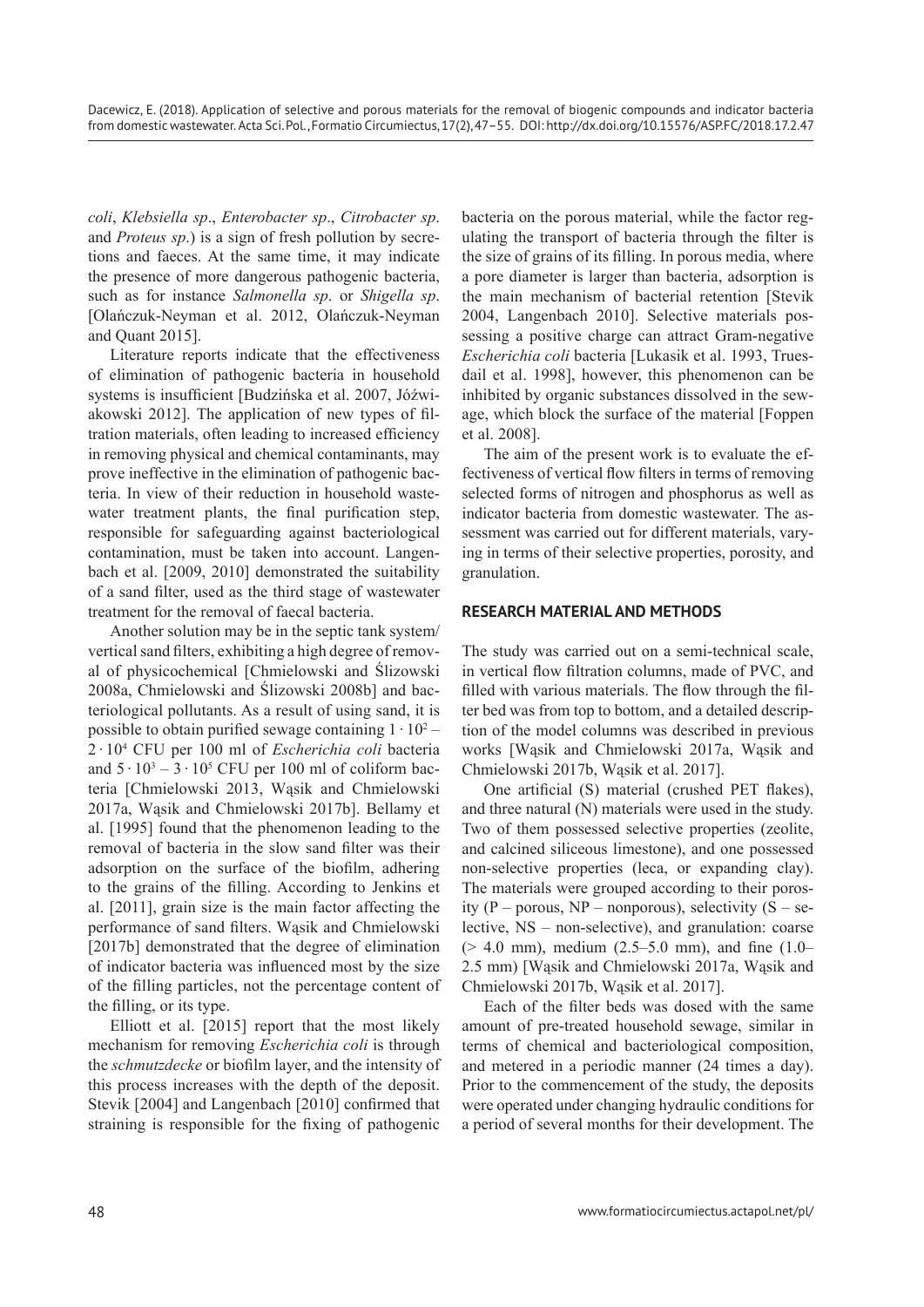tests were carried out over a period of several months, taking samples at a frequency of 2–4 weeks.

In order to determine the effectiveness of biogenic compounds removal, in raw sewage (past the initial settling tank) and in purified sewage, the content of ammonium nitrogen was determined by direct Nesslerisation (PN-ISO 5664: 2002), while the content of orthophosphates was determined using the ammonium molybdate method (PN-EN ISO 6878: 2006).

Bacteriological analyses included the determination of the number of indicator bacteria, i.e. *Escherichia coli* and coliform bacteria. The number of CFUs (colony forming units) in the effluents flowing into the filters was determined by surface culturing, after previous preparation of the appropriate dilutions. For quantitative analysis in treated wastewater, the membrane filtration method was additionally used, applying cellulose nitrate filters with 0.45 μm pore size (of the Sartorius brand). In both cases, the BioMérieux Endo media was used. The results were given in CFU per 100 ml.

The obtained results were subjected to statistical analysis with the aid of the STATISTICA 12 software. The characteristic values of biogenic and bacteriological pollutants, including the arithmetic mean, minimum and maximum values, and standard deviation, were determined for the tested materials.

Analysis of the removal of biogenic compounds and pathogenic bacteria – in respect to the selectivity, porosity, and grain size of the material – primarily included the grouping of source data using cluster analysis. A simple hierarchical method was applied for this purpose, consisting in determining agglomerates by linking the smaller clustering algorithm created in the previous steps (StatSoft 2017). The Ward method was adopted as the agglomeration method, and the Euclidean distance was adopted as the distance measure.

The last step was to analyse the variance of the source data, that is, the degree of removal of ammonium nitrogen, orthophosphate, *Escherichia coli*, and coliform bacteria. The normality of the variable distribution was verified using the Shapiro-Wilk test. The homogeneity analysis of variance, applying the Levene test, was used to check the significant differences between the variances of the removed impurities. In order to demonstrate between which groups rank differences are the most significant, the non-parametric Kruskal-Wallis test was performed.

### **RESEARCH RESULTS AND ANALYSIS**

The qualitative characteristics of pre-treated sewage flowing into filtration beds are presented in Table 1.

| Parameter         | Unit                                     | Descriptive statistics |                    |                   |                     |
|-------------------|------------------------------------------|------------------------|--------------------|-------------------|---------------------|
|                   |                                          | Mean value             | Minimum value      | Maximum value     | Standard deviation  |
| Ammonia nitrogen  | $mgN-NH4+ \cdot dm-3$                    | 105.12                 | 42.825             | 197.95            | 32.90               |
| Orthophosphates   | $mgPO43 \cdot dm-3$                      | 38.59                  | 24.485             | 55.15             | 9.73                |
| Escherichia coli  | jtk (units) $\cdot$ 100 ml <sup>-1</sup> | $1.51 \cdot 10^{7}$    | $2.55 \cdot 10^5$  | $1.51 \cdot 10^8$ | $2.87 \cdot 10^{7}$ |
| Coliform bacteria | jtk (units) $\cdot$ 100 ml <sup>-1</sup> | $9.36 \cdot 10^{7}$    | $8.5 \cdot 10^{5}$ | $5.74 \cdot 10^8$ | $1.28 \cdot 10^8$   |

Table 1. Quality characteristics of pre-treated sewage inflowing to model columns

On the basis of statistical analysis, it can be concluded that biogenic indicators in the sewage inflowing to individual filtration columns remained at a level similar to that reported in literature [Kaczor and Bugajski 2006, Kaczor 2009, Dębska et al. 2015, Obarska-Pempkowiak and others. 2015]. Also, the number of pathogenic bacteria in pre-treated sewage was similar to the values reported by other authors [Budzińska et al. 2007, Jóźwiakowski 2012].

Hierarchical cluster analysis made it possible to isolate the main clusters of the source data (see Figure 1). The first group of agglomerations included the degree of removal of biogenic compounds. The second group formed two smaller clusters, defining the type of filter material used, and the degree of removal of pathogenic bacteria. The binding distance was estimated at 1000.

The effectiveness of removing biogenic compounds and pathogenic bacteria in the tested filter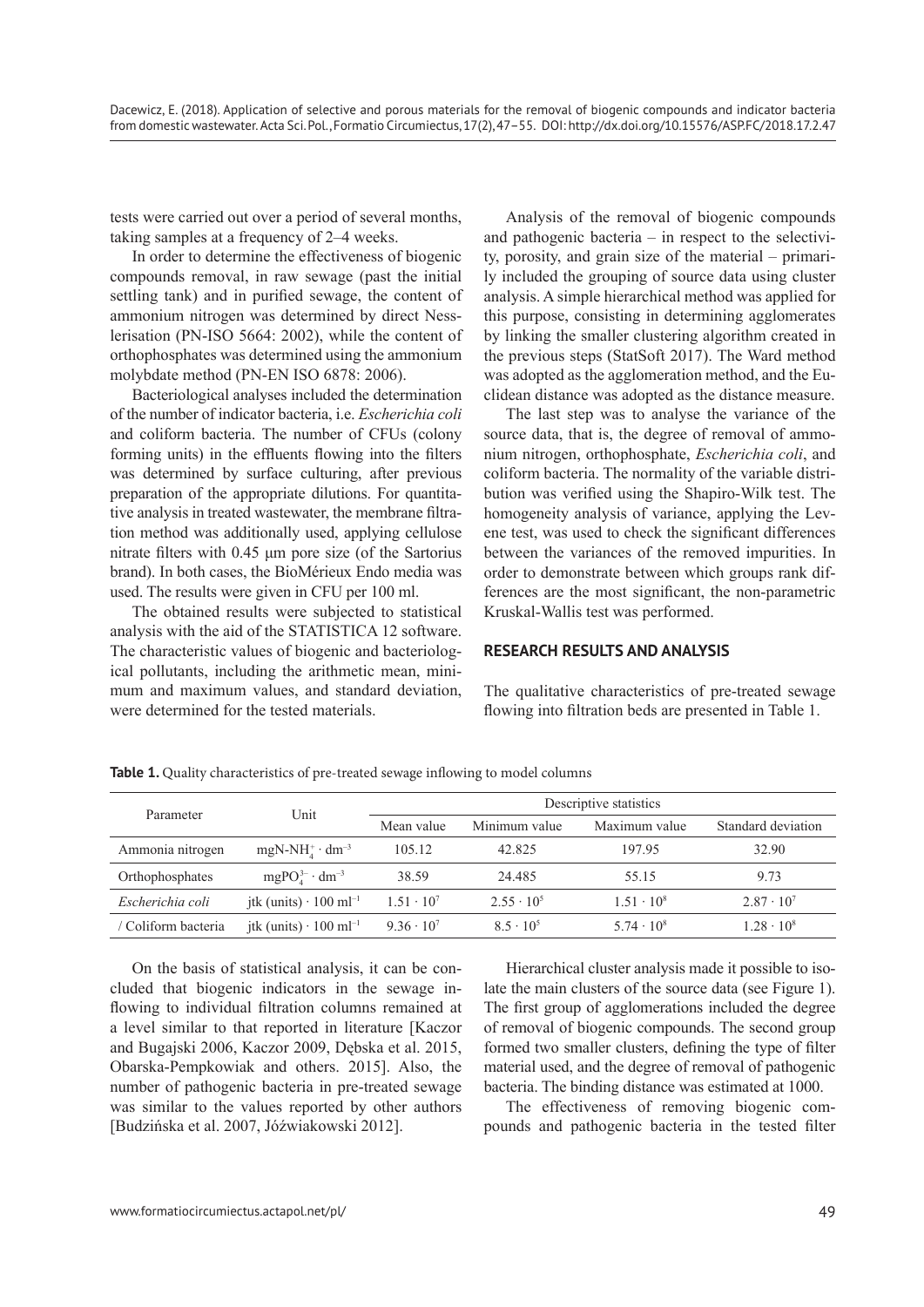

**Fig. 1.** Cluster dendrogram, Ward hierarchical clustering method

beds, depending on the type of material used, has been shown in box-plot charts (see Figures 2–7). The analysis thereof has shown that the higher efficiency of biogenic compounds removal was typical for the deposits, in which a porous material was used as filling (see Figure 2). High ammonia nitrogen removal (73.31% on average) and orthophosphates removal (on average 62.93%) were obtained. Kalenik and Wnacerz [2013] also observed higher efficiency of natural porous (chalcedonite) deposits compared to the non-porous (sand) deposits in terms of biogenic compounds removal (total nitrogen and total phosphorus) from synthetic sewage. According to the authors, the high porosity of chalcedonite translated into higher mass capacity, and it allowed the development of nitrifying bacteria and sorption of phosphorus compounds.

Kalenik [2014] noted the large internal dispersion and effective adsorption of phosphorus compounds in the case of another natural porous material, namely, clinoptilolite.

The degree of stoppage of pathogenic bacteria also depended on the porosity of the filling, while the mechanism of the process was mainly based on adsorption. On the porous deposit, the retention efficiency of *Escherichia coli* was on average 99.65%, and for the coliform bacteria group, the corresponding figure amounted to 99.81% (see Figure 3).

When analysing the removal of biogenic compounds in reservoirs filled with materials of varying selectivity, it has been observed that selective beds displayed a markedly higher efficiency (see Figure 4). The average efficiency of ammonium nitrogen removal in this case amounted to 74.58%, and of orthophosphate removal, 68.92%. Both for the non-selective natural (ZNSN) and the artificial  $(ZNSS)$  deposits, a similar, over 60% N-NH<sub>4</sub><sup>+</sup> removal efficiency was found, and in the case of  $PO_4^{3-}$ , the corresponding figure was approx. 30%. The type of material had a greater impact on the removal of bacteriological contaminants (see Figure 5). Compared to the artificial material (ZNSS), the natural fillings (ZNSN and ZSN) arrested the *Escherichia coli* bacteria to a greater extent (99.04% and 99.98% on average); it was also the case for the coliform bacteria (in both cases, 99.85% on average). Selective media, due to their positive charge, were able to retain Gram-negative bacteria based on the principle of



**Fig. 2.** Box-plot graphs of biogenic compounds removal on beds filled with porous (ZP) and non-porous material (ZNP)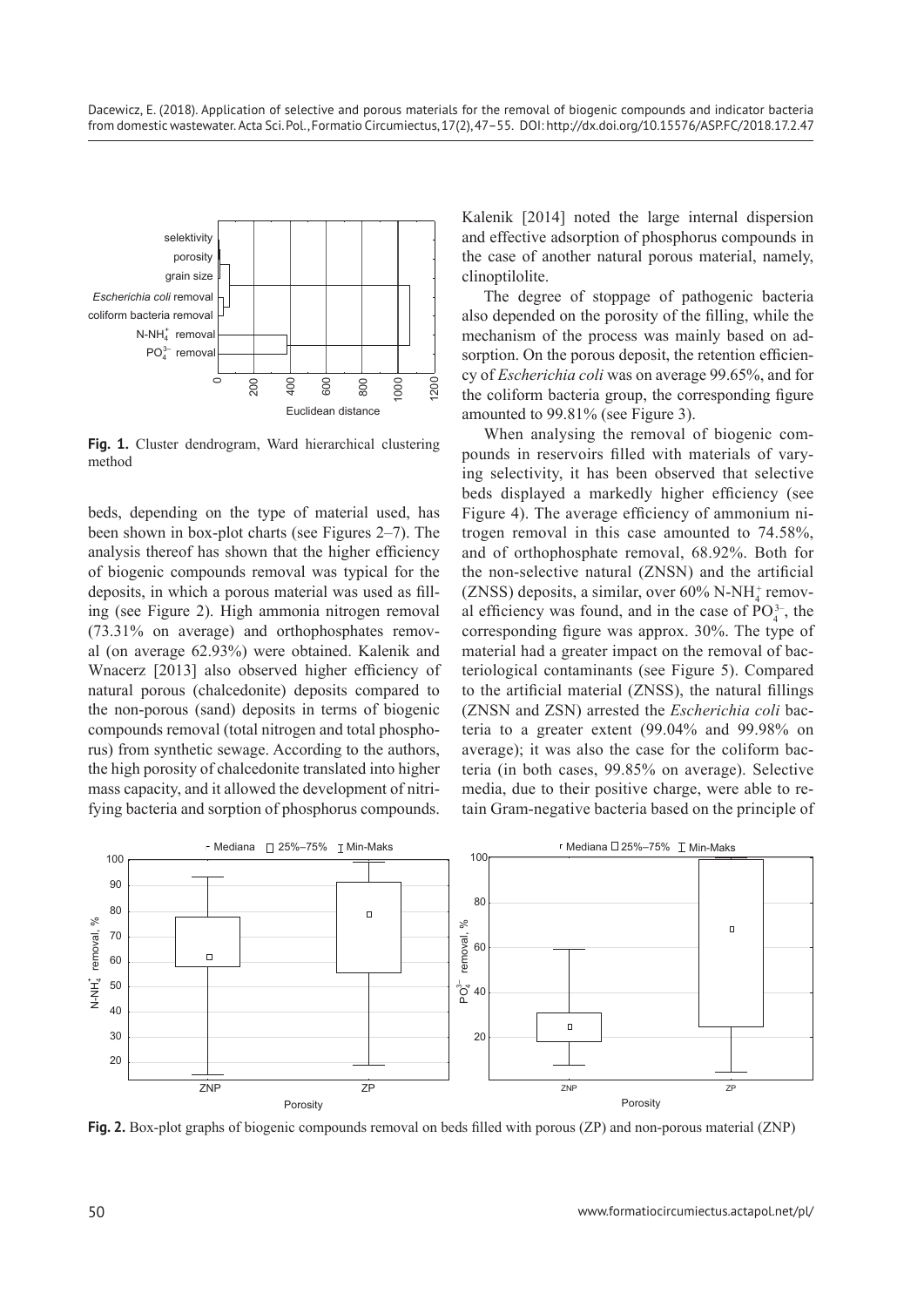

**Fig. 3.** Box-plot graphs of pathogenic bacteria removal on beds filled with porous (ZP) and non-porous material (ZNP)



**Fig. 4.** Box-plot graphs of biogenic compounds removal on beds filled with non-selective plastic (ZNSS) and natural (ZNSN) material or selective natural material (ZSN)

electrostatic attraction, which influenced the highest reduction in pathogenic bacteria among the examined materials.

Considering the granulation of the tested filtration materials, the highest level of  $N-NH_4^+$  removal and pathogenic bacteria was found on the filling with fine grain size, namely between 1–2.5 mm (see Figures 6, 7). In the case of ammonium ions, the corresponding figure was 75.34% on average; for *Escherichia coli* bacteria, it was 99.96%; and for coliform bacteria, 99.94%. The process of removing ammonium nitrogen was based mainly on the production of biofilm on

the grains of the filter material, while bacterial contamination was reduced based on strain and adsorption mechanisms.

In the studies by Chmielowski and Ślizowski [2008a, 2008b], conducted on the natural non-porous bed, the increase in the replacement grain diameter of the filter bed (above 1.65 mm) was the reason for the decrease in the efficiency of wastewater treatment. At the same time, the bed filled with siliceous limestone material provided efficient elimination of  $PO_4^{3-}$  ions, on average at the level of 79.01% (see Figure 6). This means that the removal of orthophosphates was due to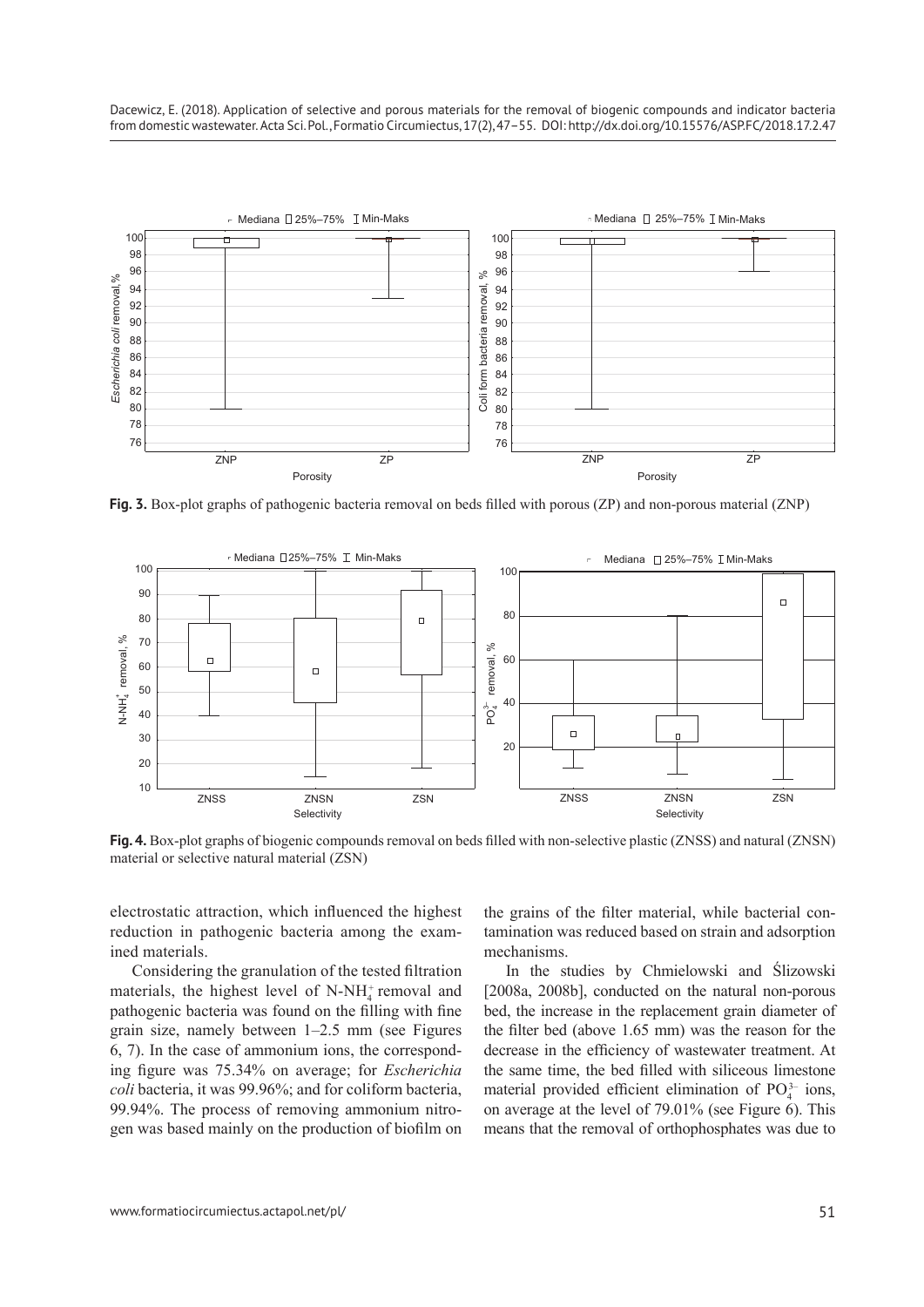Dacewicz, E. (2018). Application of selective and porous materials for the removal of biogenic compounds and indicator bacteria from domestic wastewater. Acta Sci. Pol., Formatio Circumiectus, 17(2), 47–55. DOI: http://dx.doi.org/10.15576/ASP.FC/2018.17.2.47



**Fig. 5.** Box-plot graphs of pathogenic bacteria removal on beds filled with non-selective plastic (ZNSS) and natural (ZNSN) material or selective natural material (ZSN)



**Fig. 6.** Box-plot graphs of biogenic compounds removal on beds filled with coarse, medium and fine material

a mechanism other than the one that is typical for biofilters, such as chemical reactions [Wąsik et al. 2017].

On the bed filled with material with a coarse grain size, i.e. a calcined siliceous limestone, a higher efficiency in the removal of pathogenic bacteria was also observed in comparison with the medium-sized grain. On average, it amounted to over 99.7% (see Figure 7), and it was associated with the method of the bacteria reduction due to the formation of struvite [Wąsik et al. 2017].

At the last stage, the analysis of variance of the source data was carried out, concerning the efficiency of ammonium nitrogen, orthophosphate, *Escherichia*  *coli* bacteria, and coliform bacteria removal. The Shapiro-Wilk test in all cases presented test probabilities at a lower (than assumed) level of significance ( $p < 0.05$ ). For this reason, the hypothesis about the normality of the distribution of the analysed data had to be rejected. The Levene test's result confirmed the heterogeneity of the variance of the efficiency of ammonium nitrogen, orthophosphate, *Escherichia coli*, and coliform bacteria removal at the significance level of 0.05.

The results of the Kruskal-Wallis nonparametric test, performed for variables characterized by the lack of normal distribution and the heterogeneity of variance, are presented in Tables 2–4. For all cases of the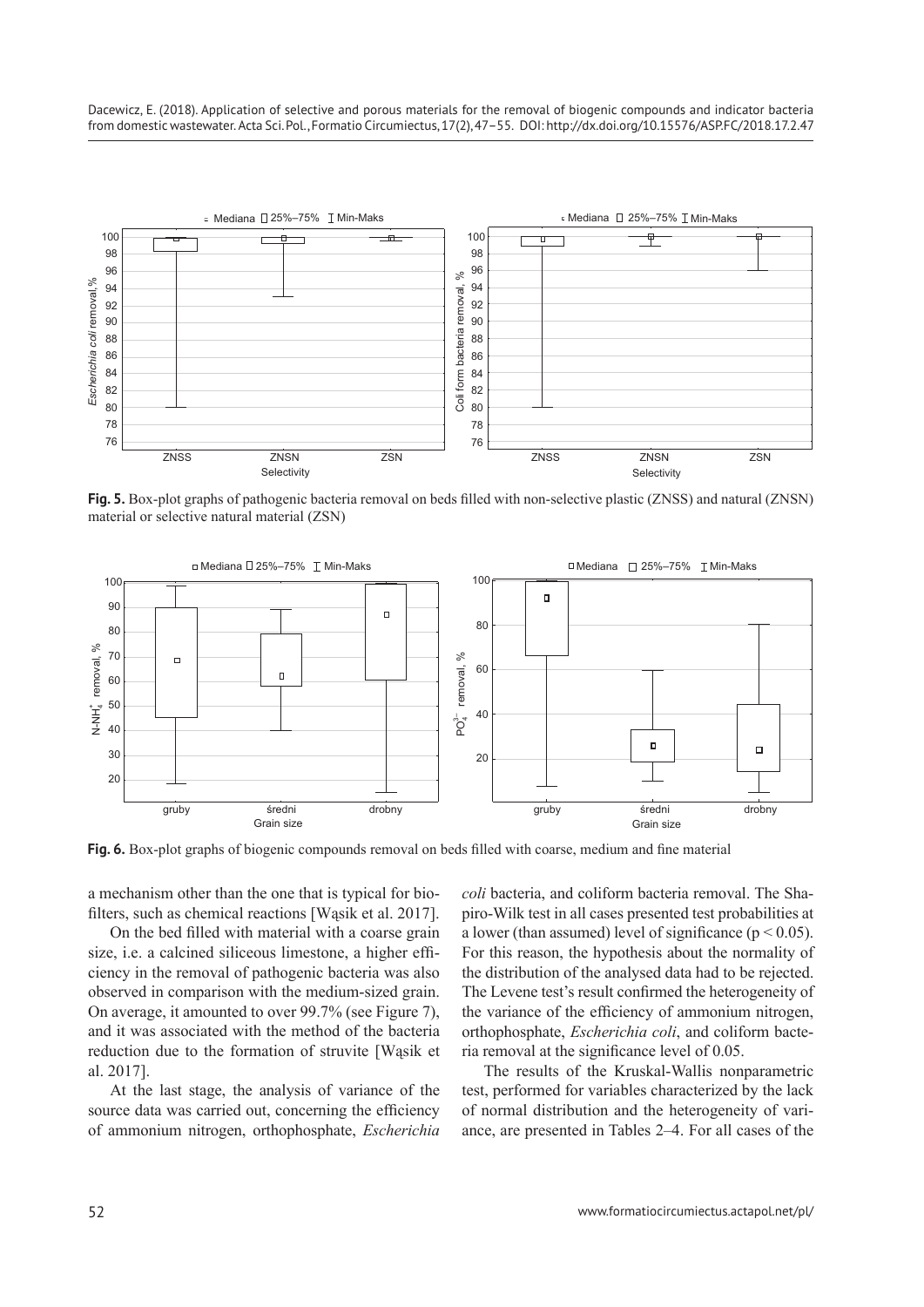

**Fig. 7.** Box-plot graphs of pathogenic bacteria removal on beds filled with coarse, medium and fine material

grouping variable, the test probability p was obtained at a level lower than 0.05, which indicates a significant difference in the degree of removal of the contaminants in the compared groups of materials due to their selective properties, porosity, and granulation.

**Table 4.** Kruskal-Wallis test results (independent variable: grain size)

| Filter | ANOVA; Średnia ranga / Mean rank value<br>Test Kruskala-Wallisa / Kruskal-Wallis test:<br>p < 0.05 |                                                  |                                     |                                                           |  |
|--------|----------------------------------------------------------------------------------------------------|--------------------------------------------------|-------------------------------------|-----------------------------------------------------------|--|
|        | E coli<br>removal<br>$\frac{0}{0}$                                                                 | Coliform<br>bacteria<br>removal<br>$\frac{0}{0}$ | $N-NH4$<br>removal<br>$\frac{0}{0}$ | PO <sub>4</sub> <sup>3–</sup><br>removal<br>$\frac{0}{0}$ |  |
| Coarse | 83.94872                                                                                           | 99.17949                                         | 61.16216                            | 81.64286                                                  |  |
| Medium | 33.72115                                                                                           | 44.29577                                         | 59.84848                            | 40.15686                                                  |  |
| Fine   | 61.92857                                                                                           | 86.68000                                         | 81.72000                            | 38.27500                                                  |  |

**Table 2.** Kruskal-Wallis test results (independent variable: selectivity)

|             | ANOVA: Mean rank value<br>Kruskal-Wallis test: $p < 0.05$ |                                                  |                                     |                                           |
|-------------|-----------------------------------------------------------|--------------------------------------------------|-------------------------------------|-------------------------------------------|
| Filter      | E coli<br>removal<br>$\frac{0}{0}$                        | Coliform<br>bacteria<br>removal<br>$\frac{0}{0}$ | $N-NH4$<br>removal<br>$\frac{0}{0}$ | $PO_{4}^{3-}$<br>removal<br>$\frac{0}{0}$ |
| <b>ZNSS</b> | 32.87778                                                  | 41.96875                                         | 59.88136                            | 41.06667                                  |
| <b>ZNSN</b> | 48.80952                                                  | 77.93478                                         | 52.78261                            | 43.60526                                  |
| <b>ZSN</b>  | 83.11957                                                  | 97.94792                                         | 76.28261                            | 71.29762                                  |

**Table 3.** Kruskal-Wallis test results (independent variable: porosity)

|            | ANOVA; Mean rank value<br>Kruskal-Wallis test: $p < 0.05$ |                                                  |                                     |                                     |  |
|------------|-----------------------------------------------------------|--------------------------------------------------|-------------------------------------|-------------------------------------|--|
| Filter     | E.coli<br>removal<br>$\frac{0}{0}$                        | Coliform<br>bacteria<br>removal<br>$\frac{0}{0}$ | $N-NH4$<br>removal<br>$\frac{0}{0}$ | $PO43-$<br>removal<br>$\frac{0}{0}$ |  |
| <b>ZNP</b> | 38.63889                                                  | 49.27333                                         | 56.91429                            | 39.36792                            |  |
| ΖP         | 73.12931                                                  | 91.40833                                         | 73.65517                            | 67.63208                            |  |

# **CONCLUSIONS**

As the analysis of variance has shown, the effectiveness of filtration media in terms of ammonium nitrogen, orthophosphate and indicator bacteria removal was influenced by the selectivity, porosity, and grain size of the fill.

Taking into account the effectiveness of biogenic compounds removal, it was found that natural selective porous materials, such as zeolite and calcined siliceous limestone, facilitated the removal of ammonium nitrogen and orthophosphate in the highest degree – over 73%, and 69–79% respectively.

The filter filled with a natural porous material with fine graining exhibited a very high degree of stoppage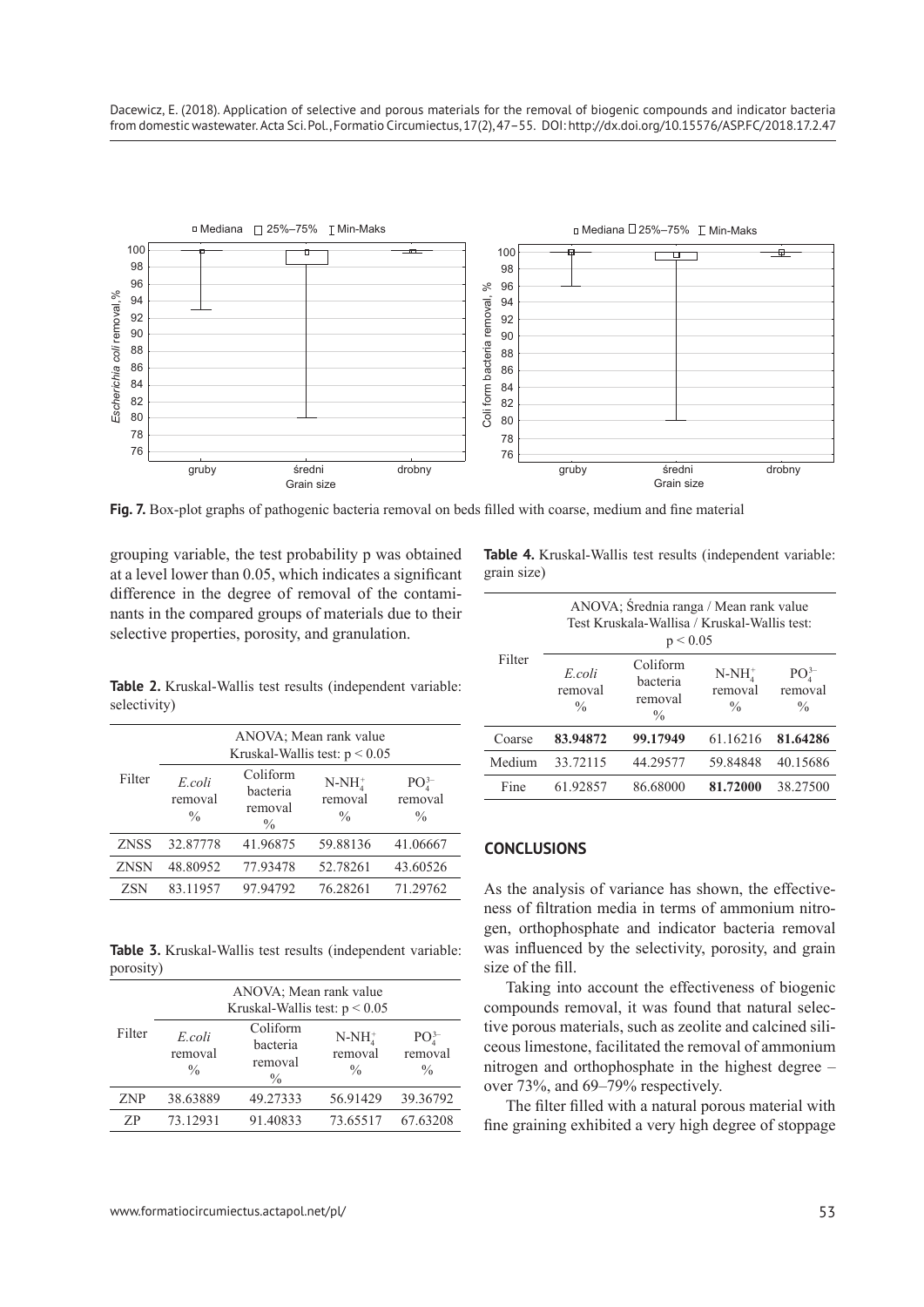of pathogenic bacteria. The use of zeolite as a filter material made it possible to reduce the numbers of *Escherichia coli* bacteria in the range of 99.65–99.98%, and coliform bacteria, in the range of 99.81–99.94%.

Natural materials, such as for instance zeolite, have the highest average ammonium nitrogen removal rate compared to sand or expanded clay [Dacewicz and Chmielowski 2018]. Sand filters are the most effective in reducing indicator bacteria [Wąsik and Chmielowski 2017b], but their propensity to colmatization is a disadvantage. It is recommended that research be undertaken in the field of developing a solution that would protect the sand filter against clogging. It is proposed that further research be conducted, using other plastic materials that are an alternative filling of vertical filters [Dacewicz et al. 2018].

## **LITERATURE**

- Bellamy, W.D, Hendricks, D.W, Logsdon, G.S. (1985). Slow sand filtration: influences of selected process variables. J. Am. Water Well Assoc., 12, 62–6.
- Budzińska, K., Berleć, K., Traczykowski, A., Pawlak, P. (2007). Ocena skuteczności usuwania zanieczyszczeń mikrobiologicznych ze ścieków z zastosowaniem drenażu rozsączającego. VIII Ogólnopolska Konferencja Naukowa Kompleksowe i szczegółowe problemy inżynierii środowiska. Darłówko.
- Chmielowski, K., Ślizowski, R. (2008a). Defining the optimal range of a filter bed's d(10) replacement diameter in vertical flow sand filters. Environ. Protect. Engineer., 34(3), 35–42.
- Chmielowski, K., Ślizowski, R. (2008b). Effect of grain-size distribution of sand on the filtrate quality in verticalflow filters. Przemysł Chemiczny, 87(5), 432–434.
- Chmielowski, K. (2013). Skuteczność oczyszczania ścieków w przydomowej oczyszczalni z wykorzystaniem zmodyfikowanego filtru żwirowo-piaskowego, Infrastr. Ekol. Ter. Wiej., 1(I), 1–225.
- Dacewicz, E., Chmielowski, K. (2018). The importance of media in wastewater treatment. w: Sewage, pod red. Ivana Zhu. IntechOpen, Rijeka, Croatia (in print).
- Dacewicz, E., Chmielowski, K., Bedla, D., Mazur, R. (2018). Zastosowanie odpadów z tworzyw sztucznych w biofiltrach do oczyszczania ścieków bytowych. Przemysł Chemiczny (in review).
- Dębska, A., Jóźwiakowski, K., Gizińska-Górna, M., Pytka, A., Marzec, M., Sosnowska, B., Pieńko, A. (2015). The efficiency of pollution removal from domestic waste-

water in constructed wetland systems with vertical flow with common reed and *Glyceria Maxima*. J. Ecol. Engineer., 16(5), 110–118.

- Elliott, M., Stauber, C.E., DiGiano, F.A., Fabiszewski de Aceituno, A., Sobsey, M.D. (2015). Investigation of E. coli and Virus Reductions Using Replicate, Bench-Scale Biosand Filter Columns and Two Filter Media, Int. J. Environ. Res. Public Health, 12, 10276–10299.
- Foppen, J.W., Liem, Y., Schijven, J. (2008). Effect of humic acid on the attachment of Escherichia coli in columns of goethite-coated sand. Water Res., 42, 211–219.
- Jenkins, M.W, Tiwari, S.K, Darby, J. (2011). Bacterial, viral and turbidity removal by intermittent slow sand filtration for household use in developing countries: experimental investigation and modeling. Water Res., 45(18), 6227–6239.
- Jóźwiakowski, K. (2012). Badania skuteczności oczyszczania ścieków w wybranych systemach gruntowo-roślinnych. Infrastr. Ekol. Ter. Wiej., 1(I), 5–232.
- Kaczor, G. (2009). Stężenia zanieczyszczeń w ściekach odprowadzanych z wiejskich systemów kanalizacyjnych województwa małopolskiego. Infrastr. Ekol. Ter. Wiej., 9, 97–104.
- Kaczor, G., Bugajski, P. (2006). Usuwanie związków biogennych w przydomowych oczyszczalniach ścieków typu Turbojet i Biocompact. Infrastr. Ekol. Ter. Wiej.,  $2(2)$ , 65–75.
- Kalenik, M. (2014). Skuteczność oczyszczania ścieków w gruncie piaszczystym z warstwą naturalnego klinoptylolitu. Ochr. Sr., 36(3), 43–48.
- Kalenik, M., Wancerz, M. (2013). Badania oczyszczania ścieków w piasku średnim z warstwą wspomagającą z chalcedonitu – skala laboratoryjna. Infrastr. Ekol. Ter. Wiej., 3(I), 163-173.
- Langenbach, K., Kuschk, P., Horn, H., Kästner, M. (2009). Slow sand filtration of secondary clarifier effluent for wastewater reuse. Environ. Sci. Technol., 43(15), 5896– –901.
- Langenbach, K., Kuschk, P., Horn, H., Kästner, M. (2010). Modeling of slow sand filtration for disinfection of secondary clarifier effluent. Water Res. 44(1), 159–66.
- Lukasik, J., Cheng, Y.-F., Lu, F., Tamplin, M., Farrah, S.R. (1999). Removal of microorganisms from water by columns containing sand coated with ferric and aluminum hydroxides. Water Res. 33, 769–777.
- Michałkiewicz, M., Jeż-Walkowiak, J., Dymaczewski, Z., Sozański, M.M. (2011). Dezynfekcja ścieków. Inżyn. Ekol., 24, 38–51.
- Obarska-Pempkowiak, H., Kołecka, K., Gajewska, M., Wojciechowska, E., Ostojski, A. (2015). Zrównoważo-